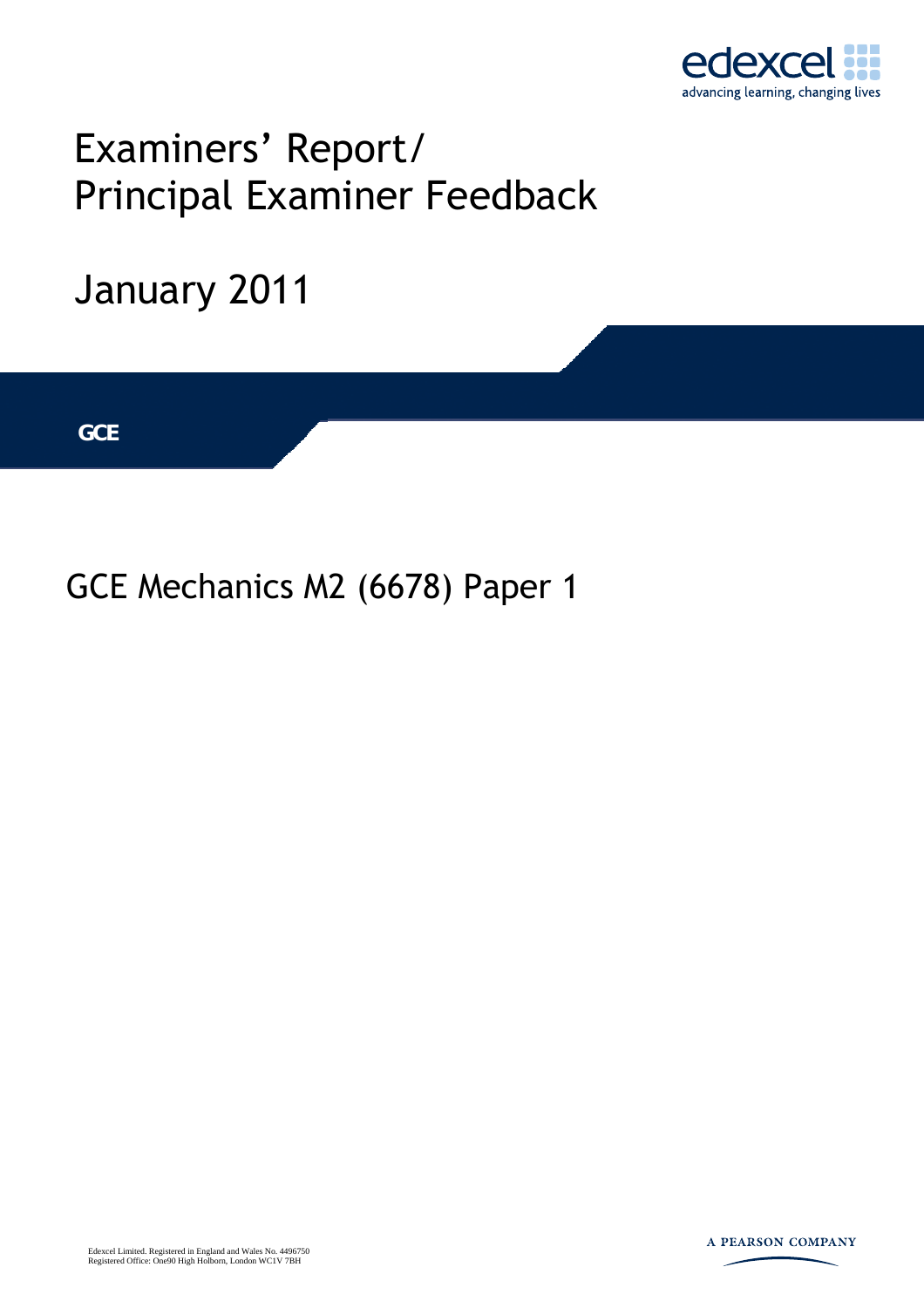Edexcel is one of the leading examining and awarding bodies in the UK and throughout the world. We provide a wide range of qualifications including academic, vocational, occupational and specific programmes for employers.

Through a network of UK and overseas offices, Edexcel's centres receive the support they need to help them deliver their education and training programmes to learners.

For further information, please call our GCE line on 0844 576 0025, our GCSE team on 0844 576 0027, or visit our website at www.edexcel.com.

If you have any subject specific questions about the content of this Examiners' Report that require the help of a subject specialist, you may find our Ask The Expert email service helpful.

Ask The Expert can be accessed online at the following link:

http://www.edexcel.com/Aboutus/contact-us/

January 2011 Publications Code UA026579 All the material in this publication is copyright © Edexcel Ltd 2011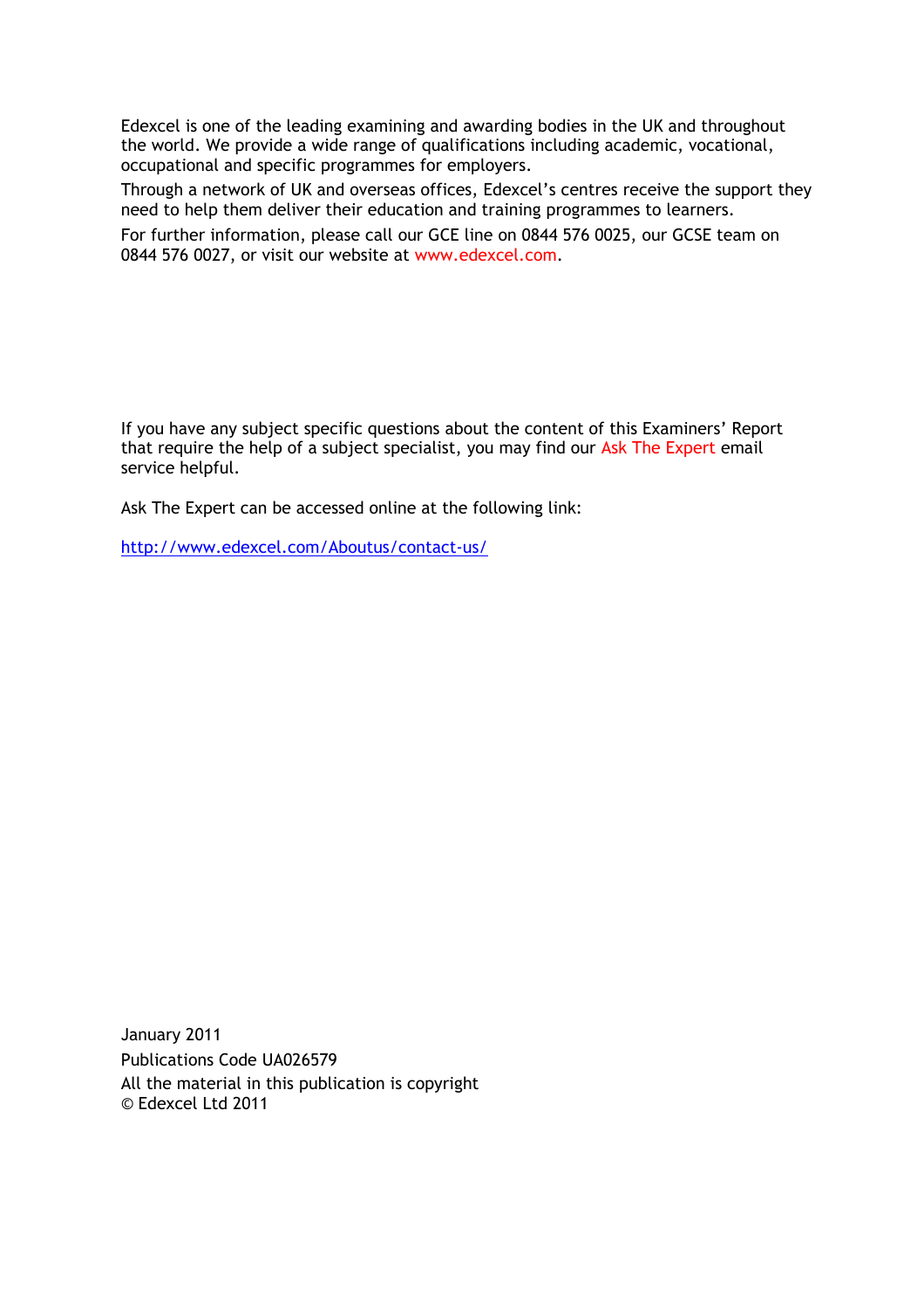#### **Mechanics Unit M2 Specification 6678**

#### **Introduction**

This paper proved to be accessible to most candidates, who commonly offered responses to all eight questions. Much of the work was of a high standard, with many clearly presented and concise solutions, particularly in questions 1, 2, 3 and 8. Some candidates were not so confident with the motion of a projectile described in vector form, and the lack of direction towards an appropriate method in question 7 made this more challenging. Candidates do need to be reminded to read the questions carefully, and to ensure that they have answered appropriately - many found the change in kinetic energy in question 2, rather than the kinetic energy after the impulse. Similarly, many candidates lost a mark because they did not give the final answer in question 5 to the nearest degree. Although it has been commented on in previous reports, candidates are still losing marks through giving final answers to an inappropriate level of accuracy following the use of 9.8 ms<sup>-2</sup> as an approximate value for g. The general level of arithmetic and algebraic skills was good, with fewer candidates sacrificing marks through careless errors. The given answers in some questions allowed candidates to identify and correct errors. As usual, the best work was accompanied by clearly labelled diagrams all candidates should be encouraged to use diagrams to present and summarise information whenever possible.

#### **Report on individual questions**

#### **Question 1**

This proved to be a friendly starter for most candidates. Part (a) most candidates obtained the correct answer, although there was often no clear statement that the driving force must be equal to the resistance. In part (b) there were many completely correct solutions. The most common error was to omit the resistance when writing down the equation of motion, often when a candidate had not drawn a diagram of forces.

#### **Question 2**

This was well answered by the majority of candidates, many of whom gained full marks. Most equated impulse to change in momentum, but the subtraction was sometimes done the wrong way round. A few candidates made errors due to the poor use of brackets. Most candidates went on to find the kinetic energy correctly. Calculation of the magnitude of the velocity was often correct, but there were arithmetical errors and slips such as squaring a component twice. Some candidates did not appear to understand that kinetic energy is a scalar and gave their answer in terms of **i** and **j**. √29 and 3 were common incorrect answers.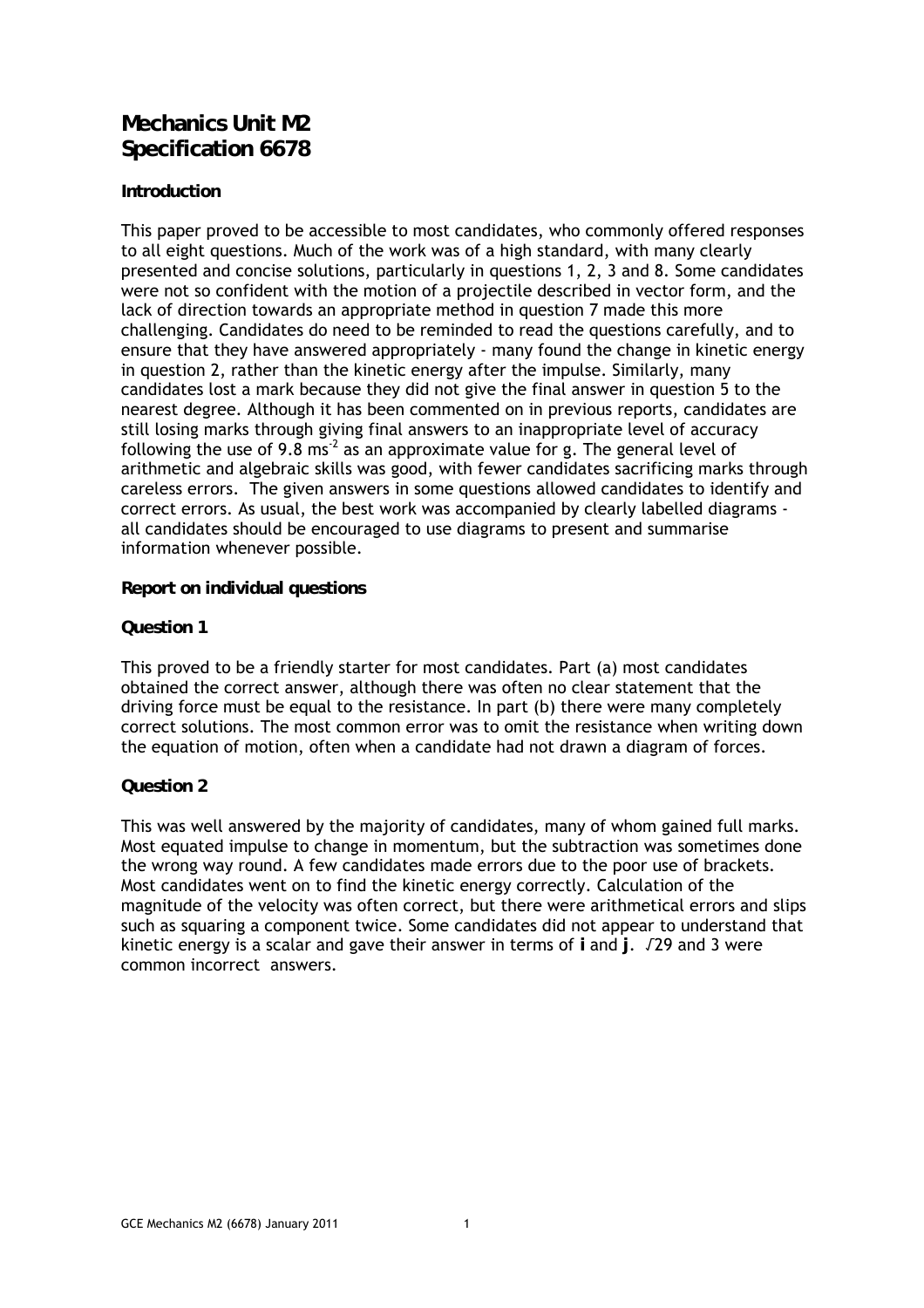The vast majority of candidates knew that integration was required for parts (a) and (b) and they performed this competently with only a small minority omitting the constants of integration. A small number did try to use *suvat* inappropriately, and one or two differentiated instead of integrating. Part (c) most candidates knew that they needed to put  $v$  = 0 and most of these recognised the equation as a quadratic in  $t^2$  and factorised or sometimes completed the square to obtain values of 2 and 4 for  $t^2$ . The final mark was occasionally lost by a failure to reject negative values of *t*. Candidates who did not recognise the quartic as a quadratic in  $t^2$  sometimes went to considerable lengths to use the factor theorem and/or trial and improvement to find factors of the quartic, but they rarely reached the correct final answer. Another common error was to rearrange the equation as  $t^4$  -  $\delta t^2$  = -8 and attempt to set factors of the left hand side equal to factors of -8.

#### **Question 4**

In part (a), some candidates interpreted the question as requiring just the work done against friction. Another frequent mistake was finding the correct frictional and gravitational forces but then failing to multiply by the distance. Some candidates double counted by including both the increase in gravitational potential energy and the work done against the weight of the box. The final answer was often given as 8481J, which is inappropriate following the use of an approximate value for g.

In part (b) the solution was often correct. Some candidates using the work-energy principle did make errors through double counting, and sometimes made a sign error by attempting to use their answer from (a). The alternative method of using *F = ma* and *suvat* was usually successful provided the candidate did not omit the friction.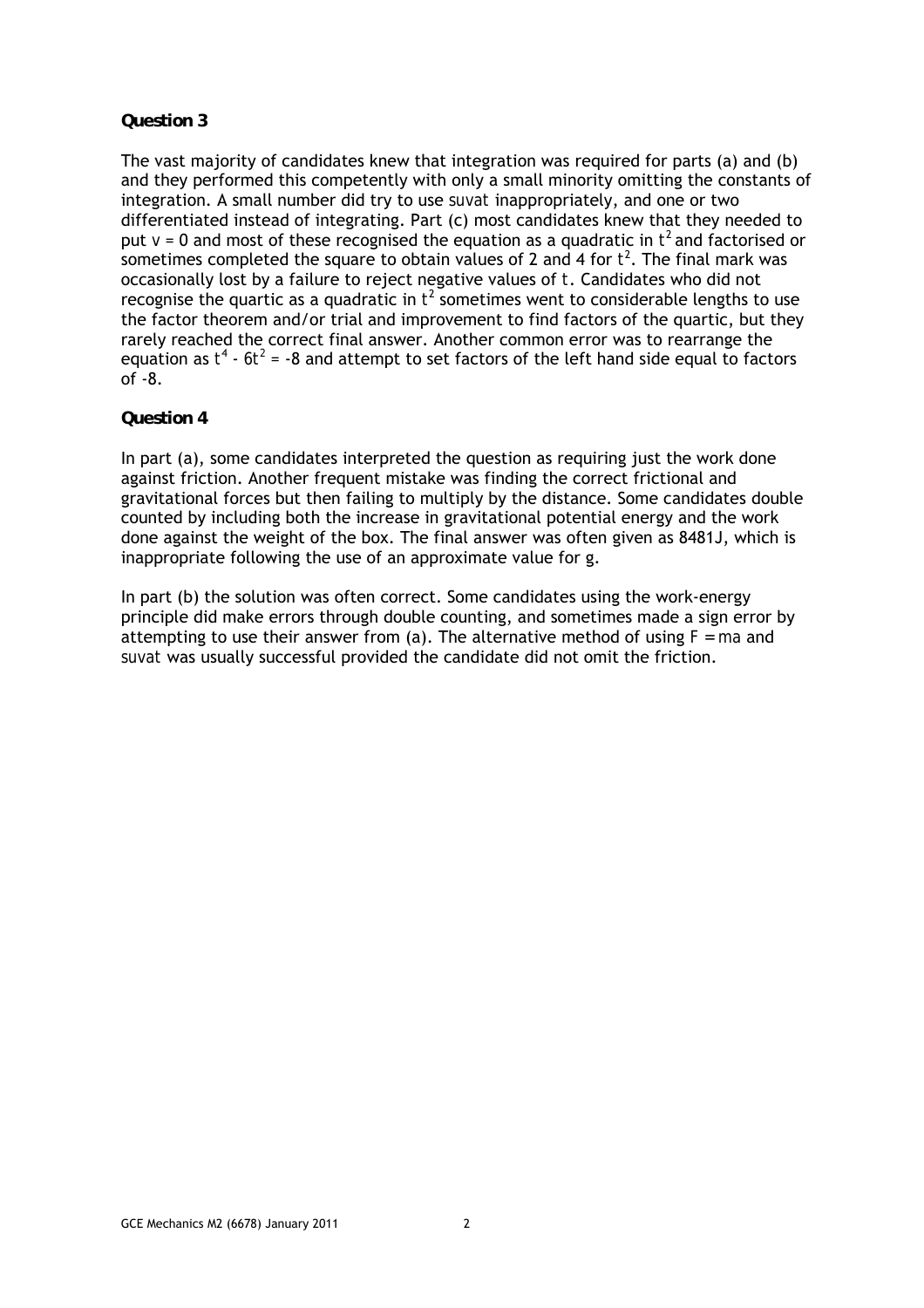In part (a) there were many entirely correct solutions to this question, with candidates employing a number of different strategies to split this shape into standard components. Most commonly this involved expressing it as the difference between two triangles, or splitting it into two rectangles and two triangles. Using just two triangles tended to produce the most concise and accurate solutions, although there was some confusion over the positions of the centres of mass of the triangles. Some candidates did not realise that they could work in terms of the horizontal and vertical distances from these vertices at *B* and *E* and went to considerable lengths to calculate the heights of the triangles measured from these vertices and then to use trigonometry. Candidates who divided the shape into four or more pieces frequently made errors in calculating the areas of these pieces or in locating their centres of mass. Another cause of errors was to double count a region, or even to leave it out entirely. A small number of candidates treated this as a structure made of rods rather than as a uniform lamina. A surprising number of candidates did not use the symmetry of the lamina to find the second distance, with many reworking a moments' equation to get the same answer – or in some cases a different answer. Part (b) was very well answered by most candidates; the required angle was usually identified correctly and candidates could gain two marks for work clearly following from incorrect values in( a). A common incorrect answer was 45º, from candidates who did not consider the geometry of the situation or use a diagram to help. Many candidates did not round their final answer to the nearest degree.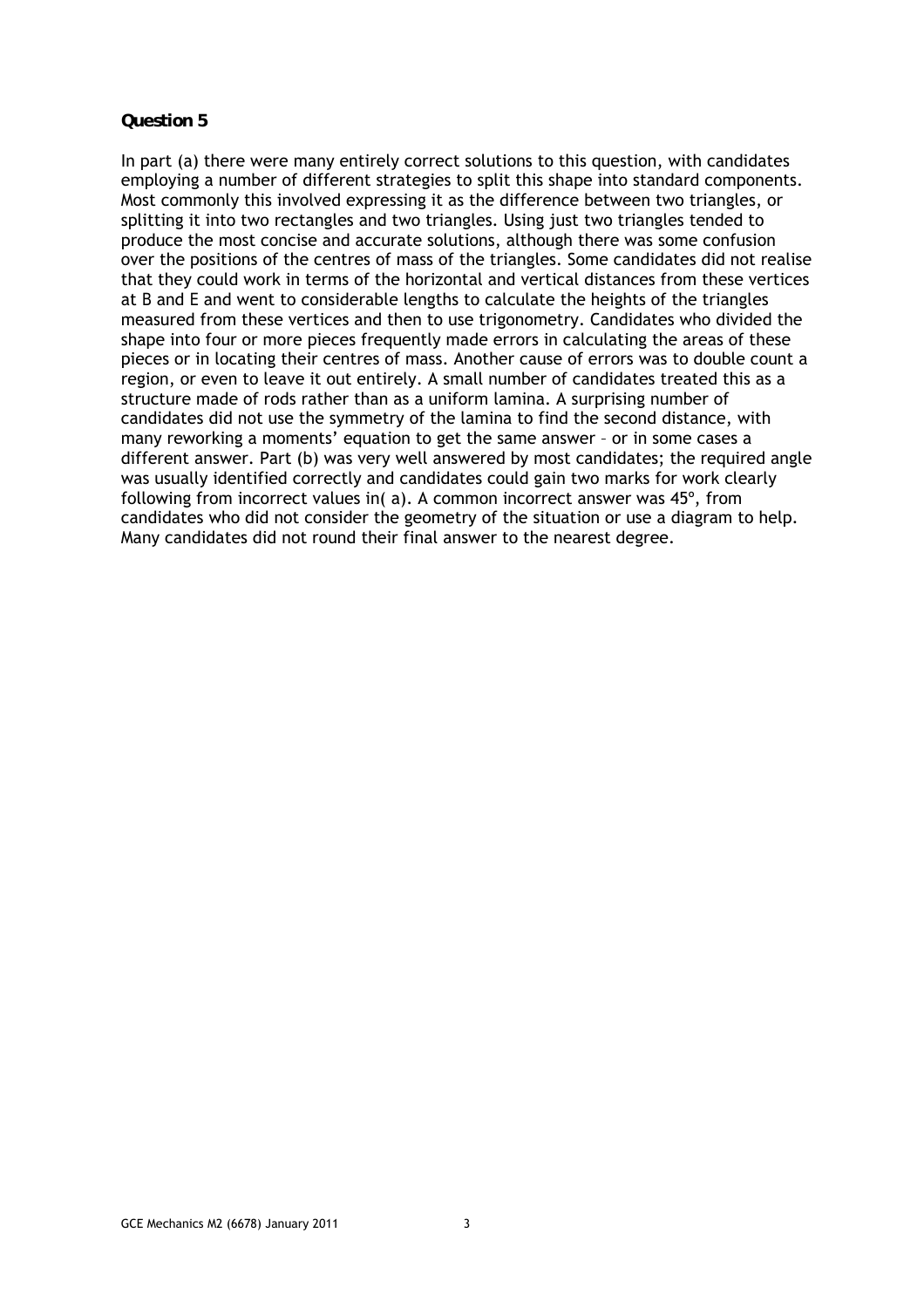Solutions in part (a) often lacked a clear method. Candidates should be reminded of the need for detail when deriving a given answer. Candidates showed a poor knowledge of vector analysis and little understanding of the use of a displacement vector with a position vector. There were plenty of fudges to include 10j, only rarely was  $\mathbf{r} = \mathbf{r}_0 + \mathbf{s}$ used. Many candidates considered the horizontal and vertical components separately. The horizontal component was easily found but the candidates found it difficult to justify the 10 in the vertical. Many, incorrectly, attempted to equate the vertical displacement to 10 without any reference to initial conditions. The best solutions used integration, with the 10 being found by using the initial conditions to find the constant of integration.

The best solutions in part(b) were where candidates equated the **j** component of their position vector to 0 and solved the resulting quadratic equation. Many started again and found the vertical displacement equation from scratch leaving a greater scope for error. A common error was to equate the **j** component from (a) to 10, failing to realise that the 10 was already included in the equation. As usual, there were a few unnecessarily long methods involving calculation of the time to reach the maximum height and then the time from there to the ground. Some candidates lost the final mark due to 'over accurate' answers following the use of a decimal approximation for g.

In part (c) some candidates clearly differentiated the result from part (a), and others derived the velocity from the initial information. There was evidence of confusion on some candidates who found the speed or velocity at a particular time, rather than a general expression for the velocity. Part(d) surprisingly, many candidates had difficulty here , commonly equating their *j* component to +3 rather than -3, often despite having a correct diagram. Others did not connect "45° below the horizontal" with equal horizontal and vertical components of velocity.

In part (e) many candidates had success here despite earlier problems, with most finding the modulus of a vector of the form 3**i** + n**j**. Candidates should be encouraged to read all parts of questions as later parts do not always rely on success in earlier ones.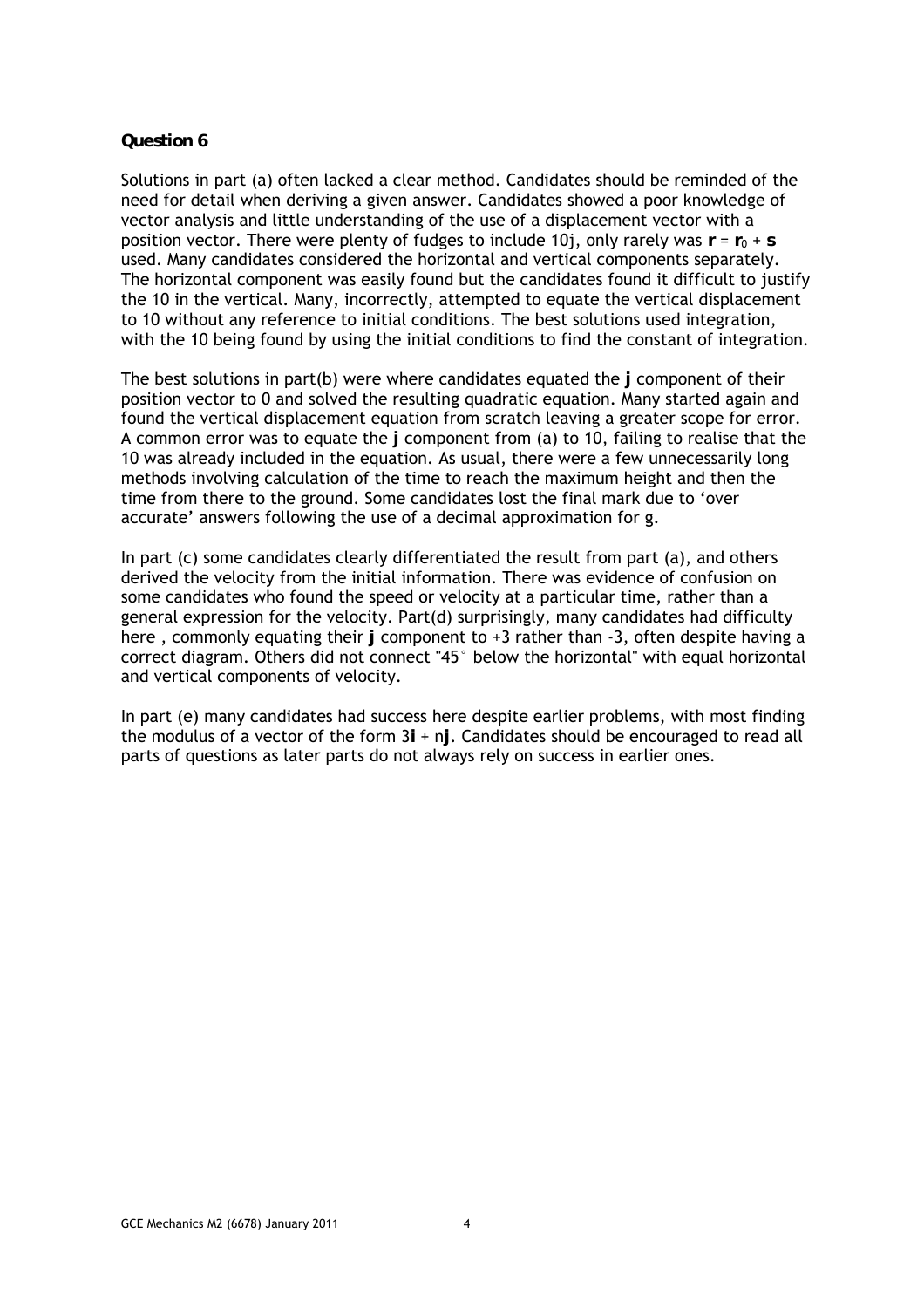Although there were many fully correct responses to this question, the unstructured nature of the problem did present difficulties for some candidates. A clearly labelled diagram showing all the forces was essential. Some candidates were unsure of the direction of action of the normal reactions at *A* and at *C*. Some gave them both the same name, and appeared to believe that they were equal in magnitude. Others omitted at least one of the normal reactions. Some candidates used horizontal and vertical components for the force at *C* but were usually unable to connect them later in their solution. Many candidates recognised the need to take moments and to resolve but errors were often made in doing so. The most straightforward approach of taking moments about *A* and then resolving vertically and horizontally was often seen. Many candidates took moments about *C* or tried to resolve parallel to and perpendicular to the rod, but this frequently resulted in a missing term. There were a small number of more imaginative solutions involving moments about points not on the plank. Although there was evidence of confusion between sine and cosine when resolving forces, incorrect solutions usually involved an attempt to resolve when it was not necessary, or a failure to do so when it was required. Equally, it was common to find distances missing from a moments equation. Despite having correct equations many candidates could not combine them to find friction and reaction forces correctly. Some candidates did demonstrate that they were finding the least possible value of  $\mu$ , but many did not address this point and used F=µR throughout. A few candidates misread the question, using 100g as the weight.

#### **Question 8**

Candidates found this impact question more straight forward than some in recent years. In part (a) many candidates derived the given answer correctly. A few made sign errors in equating the change in KE to energy lost and a small number were not able to complete this part because they could not find the speed immediately after the impact. Part (b), a lack of clear diagrams sometimes led to sign errors and confusion over the direction of motion of the particles after the collision, but many candidates gained full marks in this question. Most candidates formed a correct equation for the conservation of momentum, and there were fewer errors this time in applying Newton's Experimental Law. There were arithmetic and algebraic errors in solving the simultaneous equations, but the standard of justification of the second collision was good.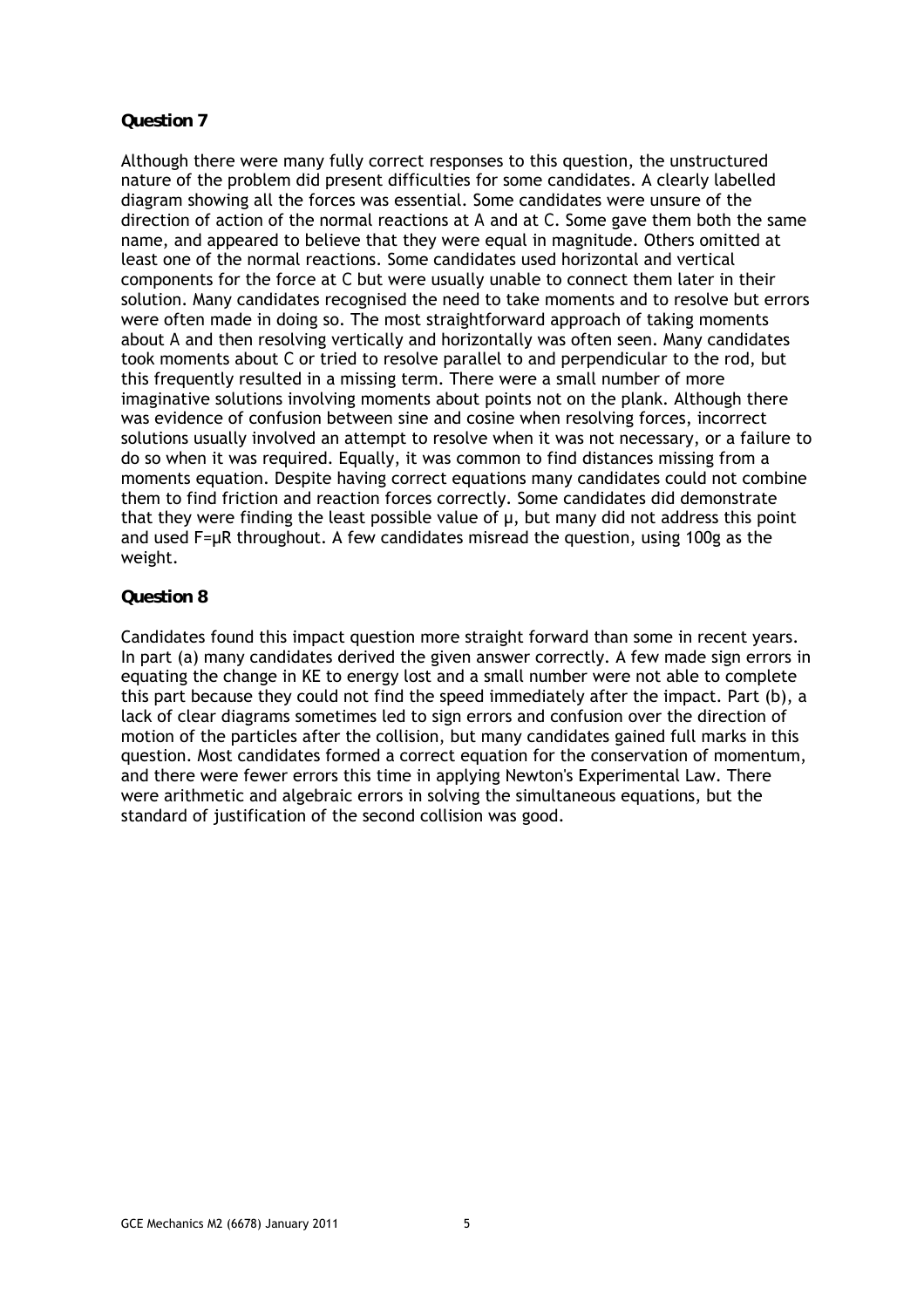#### **Grade Boundaries**

Grade boundaries for this, and all other papers, can be found on the website on this link: http://www.edexcel.com/iwantto/Pages/grade-boundaries.aspx